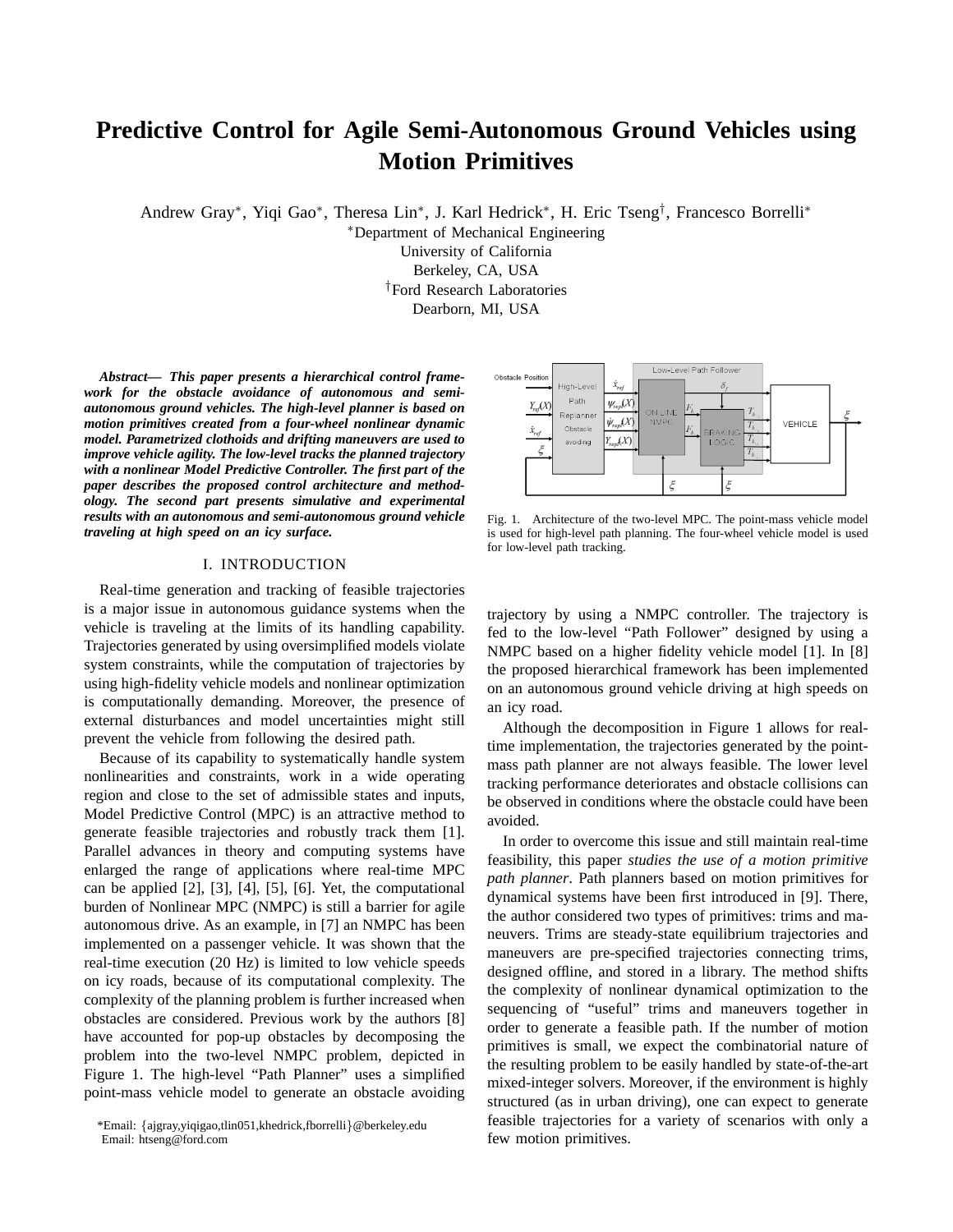

Fig. 2. Simplified four-wheel dynamic model.

The motion primitive approach has been used to successfully plan time-optimal paths for small robotic helicopters [9], [10] and other simple mechanical systems [11]. However, to the best of the authors' knowledge, this method has not yet been implemented on autonomous ground vehicles. The paper is structured in two parts. In the first part of the paper we describe in detail the proposed hierarchical control architecture and the approach to generate a trajectory by using motion primitives. We will provide details on specific lane-change and drifting motion primitives which are very useful for designing a semi-autonomous vehicle with adjustable degree of autonomy. In the second part, simulative and experimental results with an autonomous and semi-autonomous ground vehicle traveling at high speed on an icy surface are presented.

#### II. FOUR WHEEL VEHICLE MODEL

We use the vehicle model presented in [1] for the control design. This section provides the basic equations, more details can be found in [1]. The model captures the main vehicle lateral and longitudinal dynamics and uses a nonlinear Pacejka tire model to compute tire forces as a function of wheel longitudinal slips, lateral slips and road friction coefficient.

The vehicle dynamics can be compactly written as

$$
\dot{\xi}(t) = f^{4w}(\xi(t), u(t))
$$
 (1)

where  $\xi(t) \in \mathbb{R}^6$  is the system state and  $u(t) \in \mathbb{R}^3$  is the system input. The six state components are grouped into two parts  $\xi = [\xi_g, \xi_b]$ . The vector  $\xi_g = [X, Y, \psi]$ collects longitudinal and lateral coordinates in the inertial frame and the yaw angle. The vector  $\xi_b = [\dot{x}, \dot{y}, \dot{\psi}]$  collects the longitudinal and lateral velocities in the body frame and the yaw rate. The three inputs are  $u = [\delta_f, F_{b_t}, F_{b_r}]'$  where  $\delta_f$  is the front steering angle and  $F_{b_l}, F_{b_r}$  are the left and right braking forces.

The dynamics in Equation (1) are derived by using the equations of motion about the vehicles Center of Gravity

TABLE I TABLE OF TRIMS

| trim                                                                                                                                                                                                                                   | description | $\xi_b = [\dot{x}(m/s), \dot{y}(m/s), \dot{\psi}(r/s)]$ | $[\delta_f(rad),\sigma_r]$ |  |  |  |  |  |  |
|----------------------------------------------------------------------------------------------------------------------------------------------------------------------------------------------------------------------------------------|-------------|---------------------------------------------------------|----------------------------|--|--|--|--|--|--|
| $q_1$                                                                                                                                                                                                                                  | straight    | [11, 0, 0]                                              | [0, 0.0015]                |  |  |  |  |  |  |
| $q_2$                                                                                                                                                                                                                                  | left turn   | [11, 0.02, 0.27]                                        | [0.09, 0.0015]             |  |  |  |  |  |  |
| $q_3$                                                                                                                                                                                                                                  | right turn  | $[11, -0.02, -0.27]$                                    | $[-0.09, 0.0015]$          |  |  |  |  |  |  |
| $q_4$                                                                                                                                                                                                                                  | drift left  | $[8, -1.09, 0.50]$                                      | [0, 0.1]                   |  |  |  |  |  |  |
| Right Turn<br>qз<br>Drift<br>q4<br>$p_4$<br>Lane-Change<br>$p_3$<br>p <sub>5</sub><br>P <sub>7,8,9</sub><br>p <sub>6</sub><br>Straight<br>q,<br>$p_{10}$<br>Parameterized<br>p,<br>p <sub>2</sub><br>Lane-Change<br>Left Turn<br>$q_2$ |             |                                                         |                            |  |  |  |  |  |  |

Fig. 3. An example hybrid system with steady-state trims as discrete states and maneuvers execute transitions.

(CoG) and coordinate transformations between the inertial frame and the vehicle body frame:

$$
m\ddot{x} = m\dot{y}\dot{\psi} + F_{x_{f,l}} + F_{x_{f,r}} + F_{x_{r,l}} + F_{x_{r,r}} \tag{2a}
$$

$$
m\ddot{y} = -m\dot{x}\dot{\psi} + F_{y_{f,l}} + F_{y_{f,r}} + F_{y_{r,l}} + F_{y_{r,r}} \tag{2b}
$$

$$
I\ddot{\psi} = a(F_{y_{f,l}} + F_{y_{f,r}}) - b(F_{y_{r,l}} + F_{y_{r,r}}) ++ c(-F_{x_{f,l}} + F_{x_{f,r}} - F_{x_{r,l}} + F_{x_{r,r}})
$$
(2c)

$$
\dot{X} = \dot{x}\cos\psi - \dot{y}\sin\psi
$$
 (2d)

$$
\dot{Y} = \dot{x}\sin\psi + \dot{y}\cos\psi\tag{2e}
$$

where the constant  $m$  is the vehicle's mass,  $I$  is the rotational inertia about the yaw axis,  $a$  and  $b$  are the distances from the CoG to the front and rear axles and  $c$  is the distance from the CoG to the left/right side at the wheels (see Figure 2). The tire forces in Equation (3) are computed using a Pacejka tire model [12].

In this paper a sliding mode controller is used to control the braking forces  $F_{b_l}$  and  $F_{b_r}$  in order to track a desired rear slip ratio. Model (2) in closed loop with the slip ratio controller can be compactly written as

$$
\dot{\xi}(t) = f_{\sigma}^{4w}(\xi(t), u(t))\tag{3}
$$

where the input is  $u = [\delta_f, \sigma_r]$  and  $\sigma_r$  is the desired rear slip ratio.

#### III. HIGH-LEVEL MOTION PRIMITIVE FRAMEWORK

In this section we introduce the motion primitive framework. We use the ideas presented in [9] and adapt the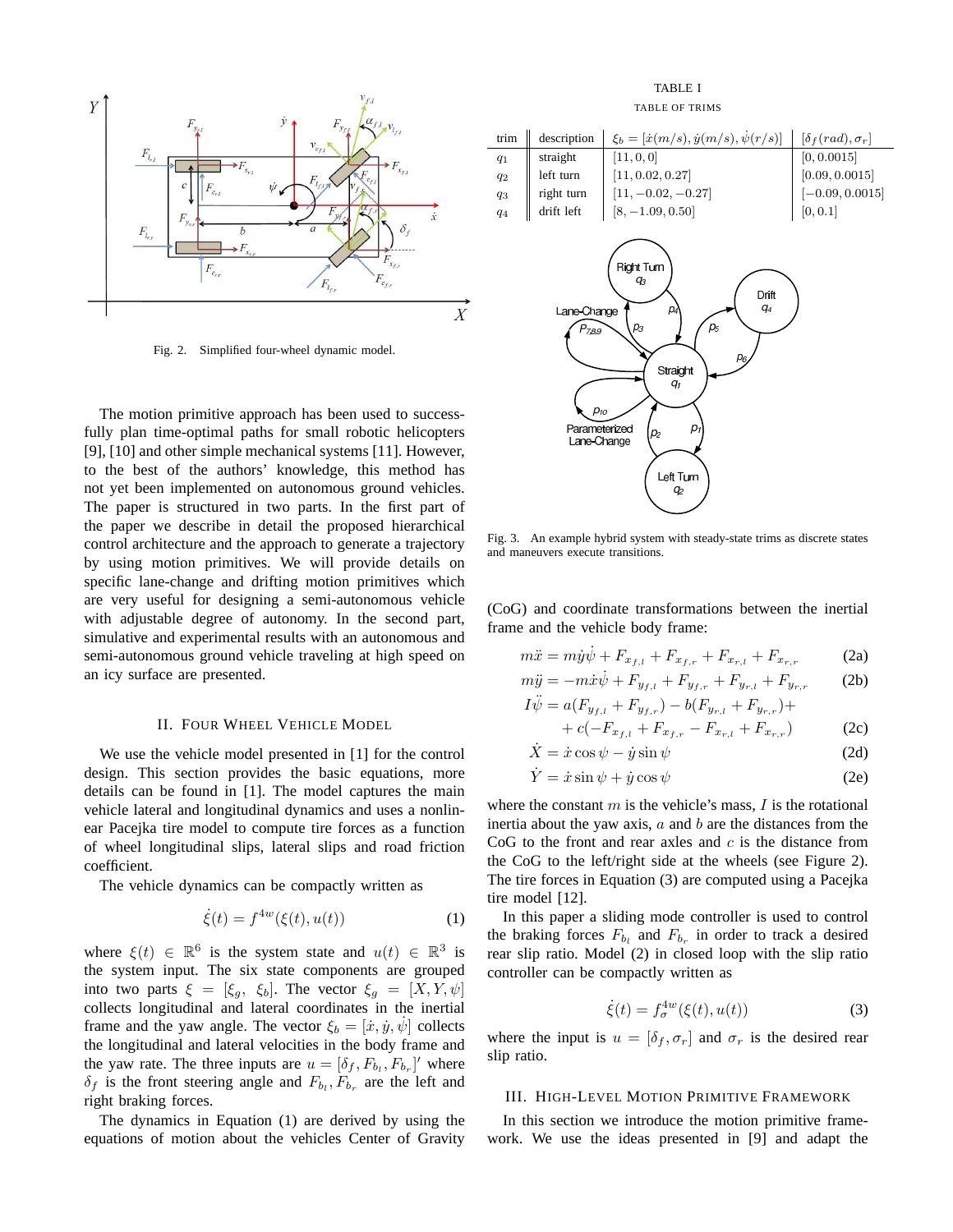| <b>TABLE II</b> |                    |  |  |  |  |  |  |  |  |
|-----------------|--------------------|--|--|--|--|--|--|--|--|
|                 | TABLE OF MANEUVERS |  |  |  |  |  |  |  |  |

| maneuver       | description               | $q_{\text{from}}$ | $q_{\rm to}$   | $\Delta \xi_a = [\Delta X(m), \Delta Y(m), \Delta \psi (rad)]$ | $\tau_p(sec.)$ |
|----------------|---------------------------|-------------------|----------------|----------------------------------------------------------------|----------------|
| $p_1$          | straight to left turn     |                   | 2              | [16.58, 1.61, 0.28]                                            | 1.5            |
| $p_2$          | left turn to straight     | 2                 |                | [5.53, 0.08, 0.02]                                             | 0.5            |
| $p_3$          | straight to right turn    |                   | 3              | $[16.58, -1.61, -0.28]$                                        | 1.5            |
| $p_4$          | right turn to straight    | 3                 | л.             | $[5.53, -0.08, -0.02]$                                         | 0.5            |
| $p_5$          | straight to drift         |                   | $\overline{4}$ | [17.19, 3.59, 0.77]                                            | 2.0            |
| $p_6$          | drift to straight         | $\overline{4}$    | 1              | [17.19, 3.59, 0.77]                                            | 2.0            |
| p <sub>7</sub> | right lane-change 1       |                   |                | $[39.67, -6.16, 0]$                                            | 3.7            |
| $p_8$          | right lane-change 2       |                   | л.             | $[55.14, -6.09, 0]$                                            | 5.2            |
| $p_9$          | left lane-change          |                   | 1              | [87.93, 6.00, 0]                                               | 8.1            |
| $p_{10}$       | parameterized lane-change |                   |                | $(a, L) \leftrightarrow \Delta \xi_a$                          | $\tau_{(a,L)}$ |

formalism to fit our application. We will often sacrifice mathematical rigourousness for the sake of simplicity. Two types of motion primitives are used: trims and maneuvers.

A *trim* is a trajectory for system (3) with constant bodyfixed frame states  $\bar{\xi}_b^q = [\bar{x}, \bar{y}, \bar{\psi}]$  and constant inputs  $\bar{u}^q =$  $[\bar{\delta}_f, \bar{\sigma}_r]$ , i.e.,  $(\bar{\xi}_b^q, \bar{u}^q)$  is an equilibrium of the dynamical system (2a)-(2c) in closed-loop with the slip controller. By changing initial conditions of the vehicle states in the global frame  $\xi_q(t_0)$ , a set of trim trajectories is generated. We denote this set of trim trajectories as  $\Xi_q$  where q is used to highlight the dependence of the trim trajectories to the single equilibrium point  $(\bar{\xi}_b^q, \bar{u}^q)$ . In summary, a trim  $\xi^q(t)$ (or simply "a trim  $q$ ") is the solution to:

$$
\dot{\xi}^{q}(t) = f_{\sigma}^{4w}([\xi_{g}(t)', \xi_{b}(t)']', \bar{u}^{q}), \ \forall t \ge t_{0}
$$
 (4a)

$$
\xi_b(t) = \bar{\xi}_b^q, \ \forall t \ge t_0 \tag{4b}
$$

$$
\xi_g(t_0) = \xi_{g,0} \tag{4c}
$$

where the initial condition belongs to a compact set  $\xi_{g,0}$  $X \times Y \times \Psi$ . A trim trajectory in  $\Xi_q$  requires the specification of the initial conditions  $\xi_g(t_0) = [X_0, Y_0, \psi_0]$  and does not have any constraint on its duration. The set of all trims is  $\bigcup_{q \in Q} \Xi_q$ . Table I shows a subset of the trims used later in the examples in Section VII.

The time spent in trim q will be denoted as  $\tau_q$  and will be called the *coasting time*. Since the body-fixed velocity and inputs are constant in a trim motion, the nonlinear fourwheel model (4) can be used to easily predict the state of the vehicle at time  $t_0 + \tau_q$  when a trim q is initiated at time  $t_0$ :

$$
\xi_g(t^+) = \xi_g(t_0) + \mathbb{R}\,\bar{\xi}_b^q \tau_q \tag{5a}
$$

$$
\xi_b(t^+) = \bar{\xi}_b^q \tag{5b}
$$

$$
q(t^+) = q(t_0) \tag{5c}
$$

$$
t^+ = t_0 + \tau_q \tag{5d}
$$

where  $\mathbb R$  is the rotation matrix for coordinate transformation:

$$
\mathbb{R} = \left[ \begin{array}{cc} \cos(\psi) & -\sin(\psi) & 0\\ \sin(\psi) & \cos(\psi) & 0\\ 0 & 0 & 1 \end{array} \right] \tag{6}
$$

A *maneuver* is a finite time trajectory which is used to transition between two trims. A maneuver  $p$  is defined by its starting and ending trim,  $q_{\text{from}}$  and  $q_{\text{to}}$ , respectively, a fixed duration  $\tau_p$ , a fixed displacement in the global coordinates  $\Delta \xi_g^p = [\Delta X, \Delta Y, \Delta \psi]$  and the corresponding input profile  $\tilde{u}^p$ :  $[t_0 \ t_0 + \tau_p] \rightarrow U$  where U is the set of feasible inputs.

A maneuver is executed by applying to the vehicle the input  $\tilde{u}^p(t)$  for t in the interval  $t_0 \leq t \leq t_0 + \tau_p$ . If the vehicle is in trim  $q_{from}$  at time  $t_0$ , then by executing the maneuver p, the end state at time  $t_0 + \tau_p$  is

$$
\xi_g(t^+) = \xi_g(t_0) + \Delta \xi_g^p \tag{7a}
$$

$$
\xi_b(t^+) = \bar{\xi}_b^{q_{\text{to}}} \tag{7b}
$$

$$
q(t^+) = q_{\text{to}} \tag{7c}
$$

$$
t^+ = t_0 + \tau_p \tag{7d}
$$

Transitions between trims are only permitted through the execution of a maneuver. We will use the set  $P$  to collect the index  $p$  of all stored maneuvers. Table II shows the maneuvers designed to transition between the trims in Table I.

The resulting system can be reformulated as a hybrid system with the steady-state trims as the discrete states and a maneuver used as a control input to transition between two discrete states. Figure 3 shows the hybrid system obtained by using the trims and maneuvers described in Tables I and II. With this model at hand, the motion planning problem is then formulated as a hybrid optimal control problem. In particular, finding an optimal path is reduced to finding a sequence of coasting times in trims and corresponding maneuvers that optimize a given cost function. More details can be found in [13] and [10].

### IV. MOTION PRIMITIVES FOR COLLISION AVOIDANCE

The trims and maneuvers described in Tables I and II have been derived by using their definitions and forward simulations of the vehicle model (3). The intent was to generate motion primitives useful for collision avoidance of a ground vehicle. Clearly, the library of trims and maneuvers can be easily expanded.

The objective of this section is to provide details on two specific maneuvers in Table I. First, we discuss maneuver  $p_{10}$  which is a parameterized lane change obtained by using clothoids. Later in this paper we will show that this type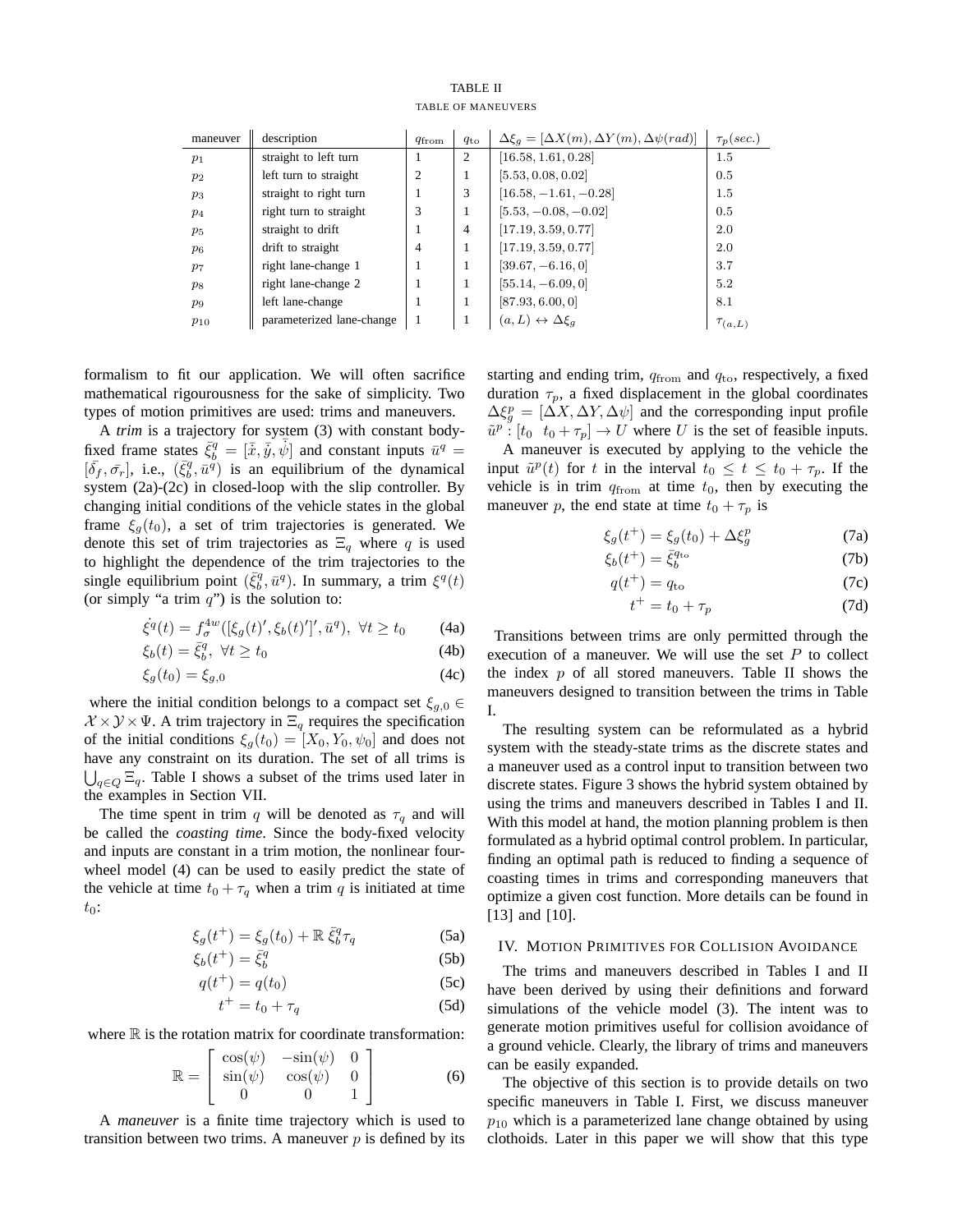of maneuver is very useful for obtaining a semi-autonomous vehicle with an adjustable degree of autonomy.

Then, we discuss the drift-straight-drift maneuvers  $p_5$  and  $p_6$ . Drifting maneuvers are used to improve the vehicle agility. Moreover, at high speed on slippery surfaces it may be the only feasible maneuver to avoid an obstacle.

*1) Parameterized Clothoids:* Because of the structured environment of on-road driving, a common motion primitive to avoid an oncoming collision is a lane-change [14]. A lane change motion primitive is the sequence of a straight trim, a lane-change maneuver and a straight trim. Maneuvers  $p_7$ ,  $p_8$ ,  $p_9$  in Table I are classical lane change maneuvers.

Maneuver  $p_{10}$  is a parameterized lane change obtained by using four clothoids. A clothoid is a curve with a curvature that changes linearly with the curve length. It is widely used in railway and high way engineering for curvature transition. Also, its use in road design and robot path planning has a long history. Relevant references include [15], [16], [17]. In a clothoid, at a given curve length s the curvature  $K(s)$  is determined by the linear function  $K(s) = 2a^2 \cdot s$ , where a is the curvature change rate. The clothoid is expressed by the Fresnel integral [15] as:

$$
X = \frac{1}{a} \int_0^{aL} \cos(s^2) \, \mathrm{d}s
$$
\n
$$
Y = \frac{1}{a} \int_0^{aL} \sin(s^2) \, \mathrm{d}s
$$
\n(8)

where  $X$  and  $Y$  are the global coordinates and  $L$  is the maximum curve length. In numerical computation schemes, the integrals in Equation (8) are approximated by their Taylor expansion:

$$
\int_{0}^{aL} \cos(s^2) \, \mathrm{d}s = aL - \frac{(aL)^5}{5 \times 2!} + \frac{(aL)^9}{9 \times 4!} - \frac{(aL)^{13}}{13 \times 6!} \cdots
$$
\n
$$
\int_{0}^{aL} \sin(s^2) \, \mathrm{d}s = \frac{(aL)^3}{3} - \frac{(aL)^7}{7 \times 3!} + \frac{(aL)^{11}}{11 \times 5!} - \frac{(aL)^{15}}{15 \times 7!} \cdots \tag{9}
$$

By varying the parameters  $a$  and  $L$ , different clothoids are generated. A lane-change maneuver is built by connecting 4 pieces of clothoids together, as shown in Figure 4.

In our approach, in order to avoid storing lane change maneuvers for different  $a$  and  $L$ , we do not pre-compute the maneuver  $p_{10}$ . Instead, we find conditions on a and L guaranteeing that the maneuver is feasible and let the path planner find the optimal and feasible  $a$  and  $L$ . The maximum curvature of the clothoid defined by Equation (8) is  $2a^2L$ . Thus, the maximum lateral force needed to track the clothoid is  $m\dot{x}^2 \cdot 2a^2L$ . Thus, by constraining a and L we can guarantee that the required lateral force is feasible, and therefore, that the clothoid can be followed without tracking error.

For a point-mass model, the upper bound on lateral force is  $\mu$ mq. Thus, the constraint on curvature for a point-mass model is  $2a^2L \leq \frac{\mu g}{x^2}$ . For the four-wheel model described in section II, the maximum achievable lateral force depends on the current vehicle states. At the beginning of a turn where



Fig. 4. Lane change paths with different aggressiveness. Each is generated by connecting four pieces of clothoids. The upper figure shows the shapes of the paths in global frame. The lower figure shows the piecewise affine relation between curvature and curve length for each path.

lateral velocity  $v_y$  and yaw rate  $\dot{\psi}$  are both zero, the lateral force at the rear tires are zero, therefore the only source of lateral force at that instant are the front tires. We use sampling and extensive simulations of our vehicle model to determine the maximum available lateral force at the beginning of a turn (0.46 $\mu$ mg). After the turn begins,  $v_y$  and  $\dot{\psi}$  increase and more lateral force will become available. For a conservative approximation, the value  $0.46 \mu mq$  is taken as the upper bound of lateral force along the turn. The constraint on a and L for the clothoid becomes:

$$
2a^2L \quad \leq \quad \frac{0.46\mu g}{\dot{x}^2} \tag{10}
$$

where  $\mu$  is the friction coefficient and  $\dot{x}$  is the body-fixed longitudinal velocity. Specifying a and L determines  $\Delta \xi_g^{p_{10}}$ and the time to track the clothoid  $\tau_{a,L}$  depends on the lowlevel MPC.

2) Drift Trim and Maneuver: Maneuvers  $p_5$  and  $p_6$  are designed to bring the vehicle into a steady-state drift. During a drifting trim the tires are operating outside their linear region (see Figure 6) and the constant side slip angle of the vehicle is high. This is commonly achieved by saturating the rear tire forces.

Bringing the system to a steady-state drift is a maneuver often difficult to achieve since the drifting trim is an unstable equilibrium point of the system (2). We compute the equilibrium points as in [18] by solving a set of nonlinear equations,  $\dot{\xi} = \hat{f}_{\sigma}^{4w}(\xi_e, u_e) = 0$  for constant  $\xi_e$  and  $u_e$ . Once a drift trim has been computed, we compute the drifting maneuvers off-line by solving a sequence of nonlinear optimization problems to find a trajectory in the body-frame that lands in the desired steady-state point.

Computing offline drifting maneuvers allows for the path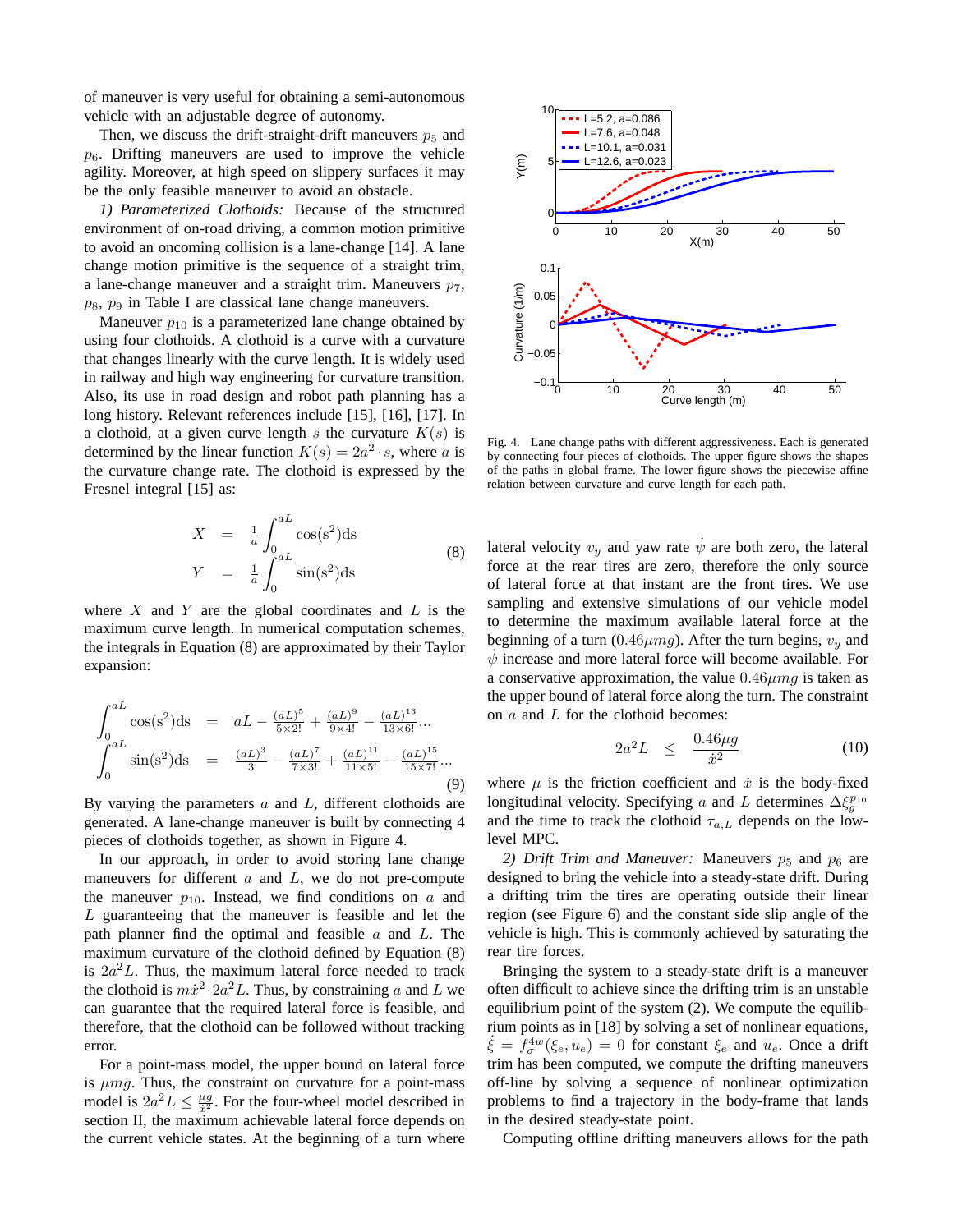

Fig. 5. A drifting maneuver compared to an aggressive turn. The turn is the sharpest allowable maneuver within the constraint of the slip angles of the tires. At this initial vehicle state  $(\xi_g = [0, 0, 0], \dot{x} = 11 \text{m/s}, q_1)$  the drifting maneuver is the only safe maneuver to avoid the obstacle.  $\mu = 0.55$ .

planner to quickly plan a feasible path which can be difficult to find in real-time with online nonlinear optimization.

In Figure 5, the vehicle approaches an obstacle at  $\dot{x} =$ 11 m/s on an icy surface with  $\mu = 0.55$ . In these conditions, the drifting maneuver may be the only safe maneuver to navigate the corner.

#### V. PLANNING WITH MOTION PRIMITIVES

Casting the trajectory planning problem in the motion primitive framework allows us to compute an optimal feasible path by solving a hybrid optimal control problem. It is our desire to track a reference trajectory while avoiding collisions with any obstacles. We use a cost function that is a weighted sum of the tracking error, distance to any obstacles, and the *aggressiveness* of the maneuver measured as a norm of the maximum side slip angle.

Let the cost of a trim  $q$  be defined as:

$$
C_q = K_r \int_{t_0}^{T_q} (\eta(t) - \eta_{ref}(t))^2 dt + K_o \frac{\dot{X}_{T_q}}{d(T_q) + \epsilon} \tag{11}
$$

where  $\eta = [\dot{x}, \psi, \dot{\psi}, Y]$  and  $\eta_{ref}$  is the reference trajectory.  $K_r$  and  $K_o$  are weighting scalars.  $T_q = t_0 + \tau_q$  where trim q is initiated at time  $t_0$  and  $\tau_q$  is the time spent in trim q.  $\dot{X}_{T_q}$  is the vehicle speed in the inertial X-direction at time  $T_q$ ,  $d(T_q)$  is the distance to the obstacle at time  $T_q$  (see [8] for the explicit calculation of this term), and  $\epsilon$  is a small constant. The cost of initiating a maneuver  $p$  is defined as:

$$
C_p = K_r^m \int_{t_0}^{T_p} (\eta(t) - \eta_{ref}(t))^2 dt + K_p^m ||\alpha_{\text{max}}|| \quad (12)
$$

where  $K_r^m$  and  $K_p^m$  are weighting scalars.  $T_p = t_0 + \tau_p$ where  $t_0$  is the start time of the maneuver p and  $\tau_p$  is the duration of maneuver p.  $\alpha_{\text{max}}$  is the maximum slip angle of the front tires during the maneuver. Higher weights  $K_p^m$  on  $\alpha_{\text{max}}$  favor paths that are less aggressive.



Fig. 6. The linear region of the tire model is considered the operational envelope where the vehicle maneuvers are stable.

The problem of finding a sequence of maneuvers and trims minimizing the cost  $C_p + C_q$  in (11) and (12) can be formulated as a dynamic program:

$$
J(\xi_g, q) = \min_{\tau_q, p, (a, L)} \left[ C_q + C_p + J(\xi_g^+, q^+) \right] \tag{13}
$$

where  $\xi_g^+$  and  $q^+$  are the next vehicle states and trim obtained by taking maneuver  $p$ , as defined in Equations (5) and (7), respectively. In (13)  $\xi_g = [X, Y, \psi], (\xi_g(0), q(0)) =$  $(\xi_{g,0}, q_0)$  and  $J(\xi_{g,f}, q_f) = 0$ .  $\tau_q$  is the time spent in trim  $q$  and  $p$  is the maneuver executed. For the parameterized clothoid the minimization is also taken over parameters  $a$  and L. We solve (13) offline by discretizing the value function over a grid in the  $(X, Y, \psi, q)$  space.

#### VI. LOW-LEVEL MPC PATH FOLLOWER

The trajectory computed by the high-level motionprimitive path planner is sent to the low level path follower. A Model Predictive Controller (MPC) is used to accurately track the path and thus mitigate the effect of model mismatch and exogenous disturbances. We discretize model (3) to obtain

$$
\xi_{k+1} = f_{\sigma}^{4w}(\xi_k, u_k)
$$
 (14)

The MPC controller solves the following optimization problem:

$$
\min_{U_t} J_N(\tilde{\xi}_t, U_t, \Delta U_t) \tag{15a}
$$

$$
\text{subj. to} \quad \xi_{k+1,t} = f_{\sigma}^{4w}(\xi_{k,t}, u_{k,t}) \quad k = t, ..., t + H_p - 1 \tag{15b}
$$

$$
\Delta u_{k+1,t} = u_{k+1,t} - u_{k,t} \quad k = t, ..., t + H_p - 1 \tag{15c}
$$

$$
u_{k,t} \in \mathcal{U} \quad k = t, ..., t + H_p - 1 \tag{15d}
$$

$$
\Delta u_{k,t} \in \Delta \mathcal{U} \quad k = t+1, ..., t+H_p-1 \tag{15e}
$$

$$
\xi_{t,t} = \xi(t) \tag{15f}
$$

where  $\xi_t = [\xi_{t,t}, \xi_{t+1,t}, \dots, \xi_{t+H_p-1,t}]$  is the sequence of states  $\tilde{\xi}_t \in \mathbb{R}^{nH_p}$  over the prediction horizon  $H_p$  predicted at time  $t$ , and updated according to the discretized dynamics of the vehicle model (15b), and  $u_{k,t}$  and  $\Delta u_{k,t} \in \mathbb{R}^{m_r}$  is the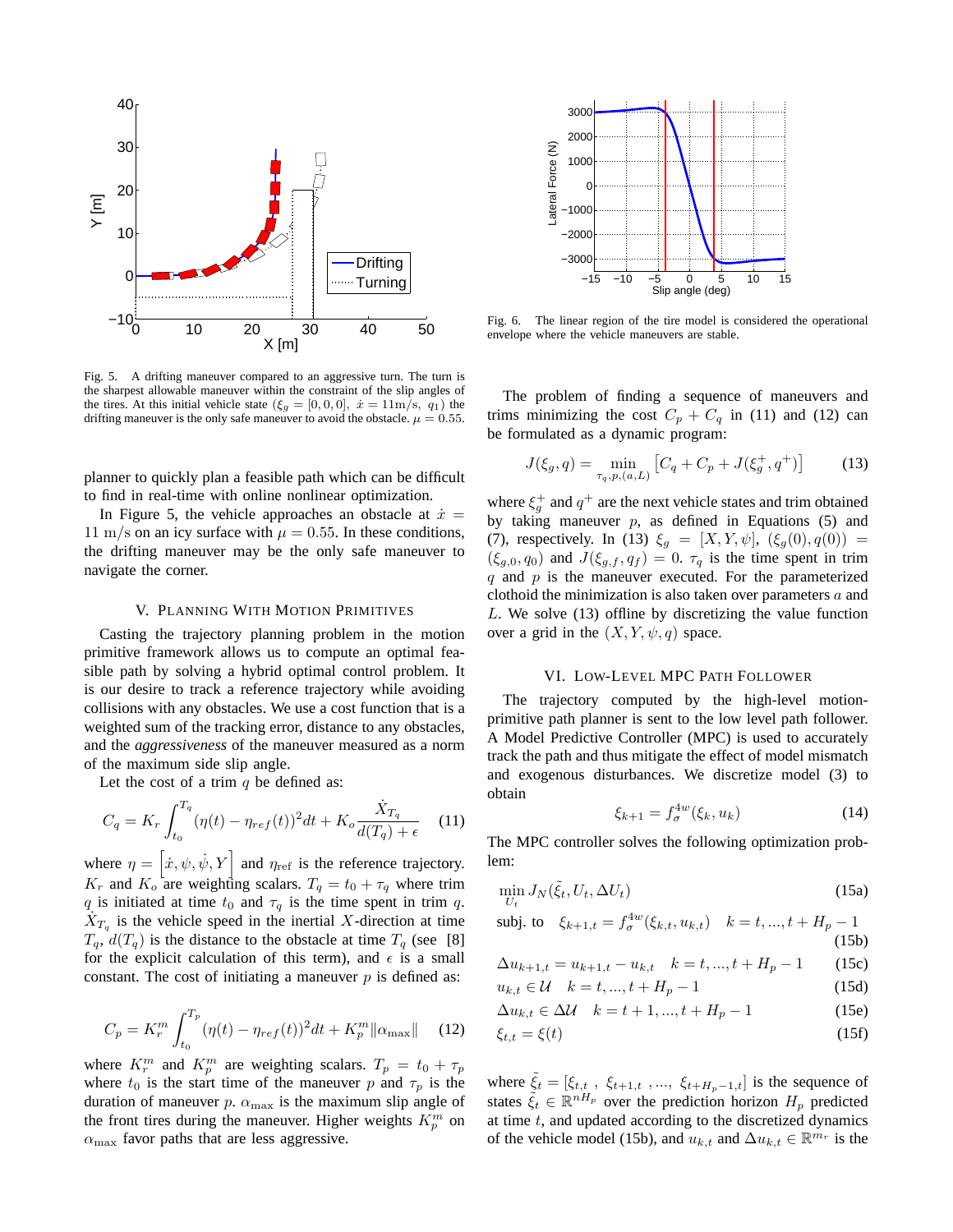$k^{th}$  vector of the input sequence  $U_t \in \mathbb{R}^{m_r H_p}$  and  $\Delta U_t \in$  $\mathbb{R}^{m_r(H_p-1)}$  respectively,

$$
U_t = [u'_{t,t}, u'_{t+1,t}, ..., u'_{t+H_u-1,t}, u'_{t+H_u,t}, ..., u'_{t+H_p-1,t}]
$$
\n(16a)  
\n
$$
\Delta U_t = [\Delta u'_{t+1,t}, ..., \Delta u'_{t+H_u-1,t}, \Delta u'_{t+H_u,t}, ..., \Delta u'_{t+H_p-1,t}]'
$$
\n(16b)

The cost function to be minimized is

$$
J_N(\bar{\xi}_t, U_t, \Delta U_t) =
$$
  

$$
\sum_{k=t}^{t+H_p-1} \|\eta_{k,t} - \eta_{\text{plan}_{k,t}}\|_Q^2 + \|u_{k,t}\|_R^2 + \|\Delta u_{k,t}\|_S^2
$$
 (17)

where the tracking reference is the output of the motion primitive planner and is the planned path:

$$
\eta_{\text{plan}_{k,t}} = [\dot{x}_{\text{plan}_{k,t}}, \psi_{\text{plan}_{k,t}}, \dot{\psi}_{\text{plan}_{k,t}}, Y_{\text{plan}_{k,t}}]'
$$
(18)

At each time step  $t$ , the performance index  $J_N(\tilde{\xi}_t, U_t, \Delta U_t)$  is optimized under the constraints (15c)-(15e) starting from the state  $\xi_{t,t} = \xi(t)$  to obtain an optimal control sequence,  $U_t^* = [u_{t,t}^*,..., u_{t+H_p-1,t}^*]'$ . The first of such optimal moves  $u_{t,t}^*$  is the control action applied to the vehicle at time t. At time  $t + 1$ , a new optimization is solved over a shifted prediction horizon starting from the new measured state  $\xi_{t+1,t+1} = \xi(t+1)$ .

#### VII. SIMULATION AND EXPERIMENTAL RESULTS

Extensive simulations and experiments have been performed to test the proposed hierarchical control architecture, composed of a high-level motion primitive planner and a low-level MPC path follower. This section has two objectives: first we will show in simulation the capability of the proposed scheme in generating aggressive feasible motion plans, which include drifting in order to avoid lane departures. Then, we will show the benefit of using parameterized clothoids in semi-autonomus drive, by using simulations and experiments conducted on a vehicle while driving high-speed on ice.

## *A. Agile Driving*

The simulations presented in this section show the utility of the motion primitive planner in its capability of generating aggressive feasible trajectories. The simulated scenario shows the vehicle approaching a right-angle at a velocity of  $\dot{x} = 11$  m/s in trim  $q_1$  on an icy surface with  $\mu = 0.55$ . Figure 7 shows the results of the motion primitive planner and the low-level tracking. In the simulation the target set is  $X_f \in [32\ 37]$  and  $Y_f \in [38\ 42]$ . Using the nonlinear solver NPSOL [19] a feasible solution could not be found. Without considering the drifting primitives, the lane departure is unavoidable with steady-state turning.



′

Fig. 7. A successfull navigation of the corner planned with the drifting primitives. The vehicle starts in trim  $q_1$  (straight travel,  $\dot{x} = 11 \text{m/s}$ ), takes maneuver  $p_5$  to a drifting trim  $q_4$ , then takes maneuver  $p_6$  back to  $q_1$ . The aggressive path is able to be tracked with no tracking error.  $\mu = 0.55$ .



Fig. 8. Various lane change maneuvers are compared. As the vehicle approaches the obstacle the planned paths become more aggressive (high slip angles).

#### *B. Semi-Autonomous Drive - Simulations*

The simulations presented in this section are based on single and double lane-change maneuvers to avoid an upcoming obstacle. The vehicle is initially tracking a reference trajectory down the center of the lane. The high-level path planner is generating trajectories at each time step based on the current vehicle position. The autonomous system does not take over from the driver until the aggressiveness of the planned path, defined by its maximum slip angle  $\alpha_{\text{max}}$ , is greater than a specified threshold.

We use Matlab to simulate the closed-loop system. The MPC optimization problem has been implemented as a Ccoded s-Function. The commercial NPSOL software package [19] is used for solving the nonlinear programming problem in Equation (15). The first element of the optimized control sequence is passed to an external block which uses the fourwheel model and Pacejka tire model to simulate the dynamics of the vehicle, and feeds the current state of the vehicle back to the controller.

Figure 8 shows three different lane change maneuvers. They are generated from the high-level path planner starting in a steady-state trim  $q_1$  and  $X_0 = 120$ , 140, and 160m. As the vehicle approachs the obstacle, the planned paths become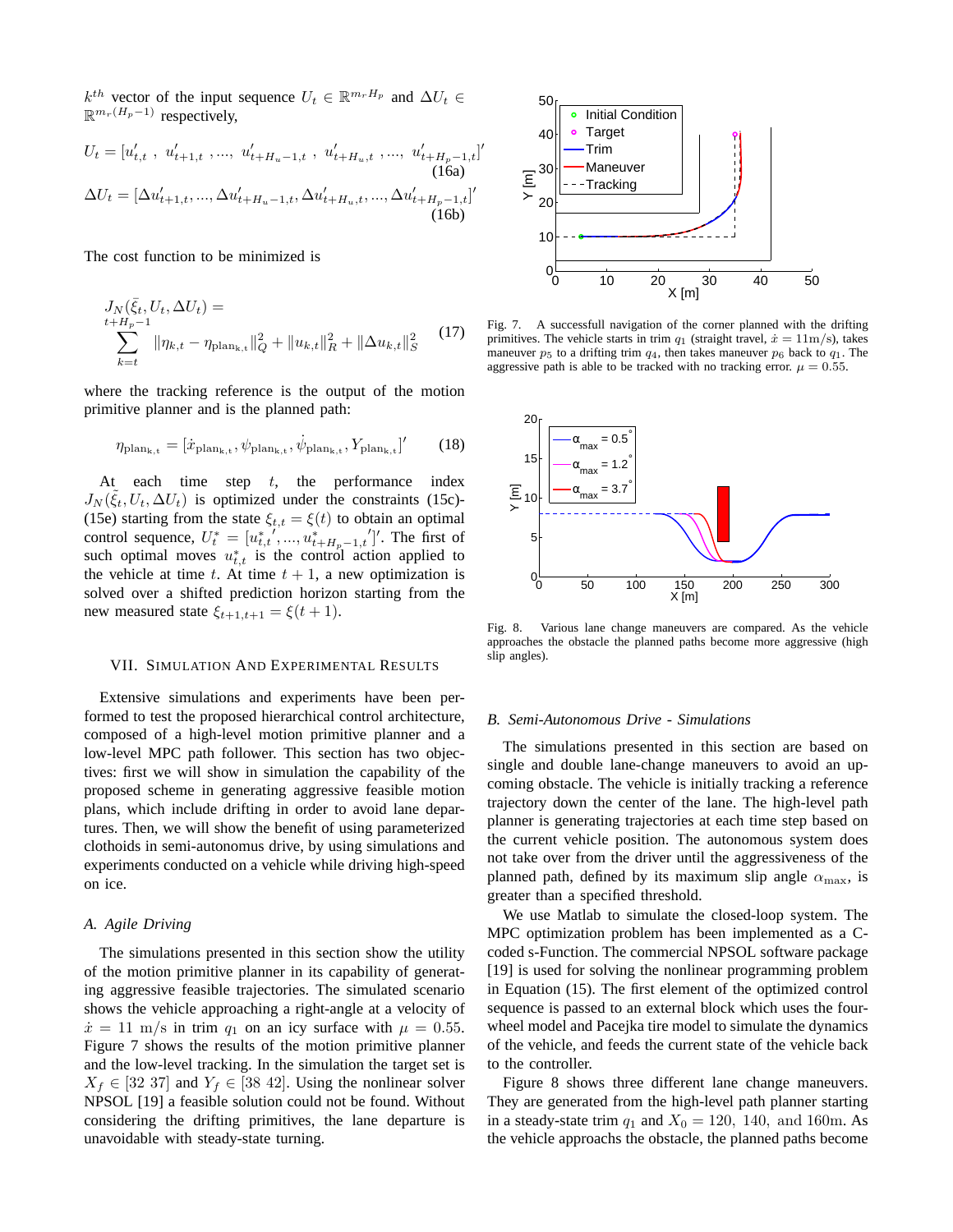

Fig. 9. In the upper plot an attentive driver is assumed. The low-level control takes over when the planned path becomes aggressive. In the lower plot the low-level control takes over for a distracted driver and the result is a smoother and safer path.



Fig. 10. Various candidate paths considered during the online optimization of the parameterized maneuver.

more aggressive, that is, the maximum slip angle of the front tires approaches the stability limit for the vehicle. The maneuver with  $\alpha_{\text{max}} = 3.7^{\circ}$  is the most aggressive maneuver the vehicle can handle at the given speed. The simulations presented in Figure 9 use a binary driver model. The driver is either attentive, as in the upper plot of Figure 9, and the lowlevel controller does not assume control until the planned path becomes aggressive, or the driver is distracted, as in the lower plot of Figure 9, and the low-level control begins tracking the planned path with a lower degree of curvature. Because the planned path is generated using the high fidelity four-wheel model, both simulations show accurate tracking by the low-level MPC contoller.

Figure 10 shows some of the candidate paths considered during the online optimization of the parameterized clothoid maneuver, where the full set are all possible combinations of the paths in the upper and lower plots of Figure 10. The candidate path chosen is the one that minimizes the cost function in Equation (13) and satisfies the constraint in (10). Section VII-C below details an experiment conducted on ice for the online optimization of this maneuver.

#### *C. Semi-Autonomous Drive - Experiments*

The control framework presented has been tested through simulation and the online optimization of parameterized maneuvers has been tested through experiments conducted on an icy surface. The experiments have been performed at a test center equipped with icy and snowy handling tracks. The MPC controllers have been tested on a passenger car with a mass of 2050 Kg and an intertia of 3344 Kg/m<sup>2</sup>. The controllers were run in a dSPACE Autobox system equipped with a DS1005 processor board and a DS2210 I/O board.

We used an Oxford Technical Solution (OTS) RT3002 sensing system to measure the position and the orientation of the vehicle in the inertial frame and the vehicle velocities in the vehicle body-frame. The OTS RT3002 is housed in a small package that contains differential GPS receiver, inertial measurement unit (IMU), and a DSP. It is equipped with a single antenna to receive GPS information. The IMU inclused three accelerometers and three angular rate sensors. The DSP receives both the measurements from the IMP and GPS, utilizes a Kalman filter for sensor fusion, and calculates the position, orientation, and other states of the vehicle such as lateral and longitudinal velocities.

The car is equipped with an Active Front Steering (AFS) and Differential Braking system which utilizes an electric drive motor to change the relation between the hand steering wheel and the road wheel angles. This is done independently from the hand wheel position, thus the front road wheel angle is obstained by summing the driver hand wheel position and the actuator angular movement. Both the hand wheel position and the angular relation between hand and road wheels are measured. The sensor, the dSPACE Autobox, and the actuators communicate through a CAN bus.

The proposed control framework was tested with the highlevel motion primitive path planner using parameterized clothoids to construct the path. The test was run on an icy and slippery test track. In the first test shown in Figure 11 the driver was assumed to be distracted and the path tracker assumed control early enough to track a smoothly planned trajectory. In the second experiment in Figure 12 the driver was assumed to be attentive and the controller did not take over until the planned path became aggressive. Both experiments successfully avoided the obstacle.

Note that the low-level path follower might not be able to track the planned path perfectly because of model mismatch and external disturbances. In some cases, the tracking error is large enough that the maneuver becomes infeasible to track. The second experiment in Figure 12 shows this interesting behavior. In the test, when infeasibility appeared, a braking maneuver was invoked to reduce the velocity and thus enlarge the feasible region. In Fig 12 we can see that after a few seconds of braking the path planner is able to find a feasible solution around the obstacle, braking is interrupted and the obstacle is successfully avoided.